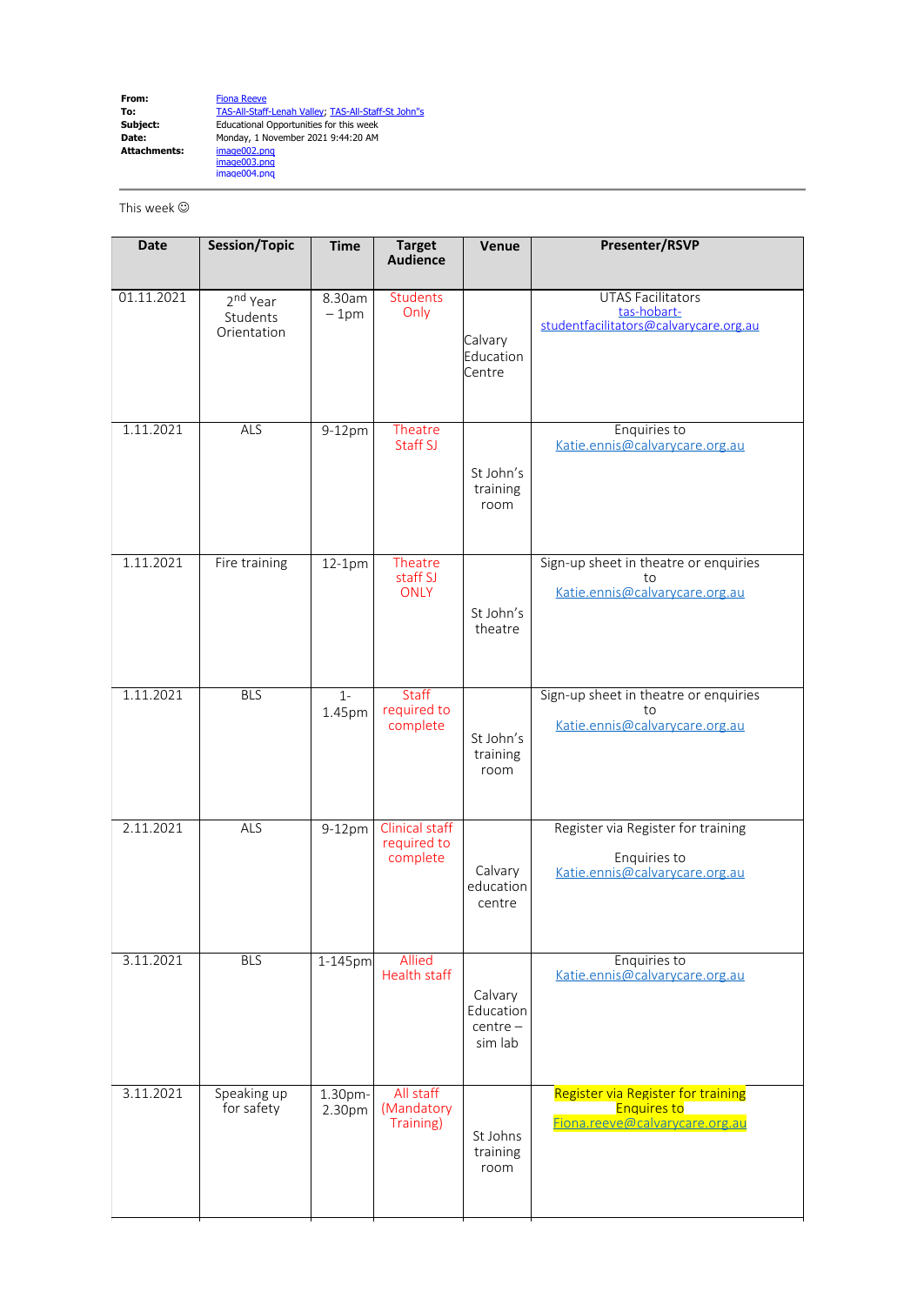| 4.11.2021  | <b>BLS</b>                                  | 1-145pm                       | Gibson staff                         | Gibson                         | Enquiries to<br>Katie.ennis@calvarycare.org.au                                      |
|------------|---------------------------------------------|-------------------------------|--------------------------------------|--------------------------------|-------------------------------------------------------------------------------------|
| 4.11.21    | Speaking up<br>for Safety                   | 1.30pm-<br>2.30 <sub>pm</sub> | All staff<br>(Mandatory<br>training) | Calvary<br>Education<br>Centre | Register via Register for Training<br>Enquires to<br>Fiona.reeve@calvarycare.org.au |
| 05.11.2021 | 2 <sup>nd</sup> Year<br>Students<br>Debrief | $1pm -$<br>3.30pm             | <b>Students</b><br>Only              | Calvary<br>Education<br>Centre | <b>UTAS Facilitators</b><br>tas-hobart-<br>studentfacilitators@calvarycare.org.au   |

Educational Opportunities for the remainder of November  $\odot$ 

| <b>Date</b> | Session/Topic                                                                                                              | <b>Time</b>      | <b>Target</b><br><b>Audience</b>                    | Venue                                                  | <b>Presenter/RSVP</b>                                                                                                                                |
|-------------|----------------------------------------------------------------------------------------------------------------------------|------------------|-----------------------------------------------------|--------------------------------------------------------|------------------------------------------------------------------------------------------------------------------------------------------------------|
| 08.11.2021  | Acute<br>Delirium in<br>CCU                                                                                                | $1330 -$<br>1430 | <b>CCU Staff</b><br>Only                            | Board<br>Room<br>Lenah<br>Valley<br>Webex<br>available | Book on Register for training<br>dititi<br>HH.<br>Register<br>for training<br>or enquiries to<br>david.haslem@calvarycare.org.au                     |
| 8.11.2021   | 6 Hour<br>Mandatory<br>Training<br><b>BLS</b><br>Manual<br>handling<br>PCA/Epidural<br>eLearning<br>Speak Up For<br>Safety | 1100-<br>1700    | Clinical<br><b>Staff</b>                            | Calvary<br>Education<br>Centre.<br>Lenah<br>Valley     | <b>Discuss with NUM</b> & Book via Register for<br>11111<br>HH.<br>Training for training<br>Enquiries to:<br>L&DEducationBookings@calvarycare.org.au |
| 9.11.2021   | R4K                                                                                                                        | 0930-<br>1100    | Clinical<br>staff<br>required to<br>complete        | Calvary<br>Education<br>Centre,<br>Lenah<br>Valley     | Book via Register for Training<br>11111<br>Register<br>for training<br>Enquiries to:<br>L&DeducationBookings@calvarycare.org.au                      |
| 09.11.21    | Graduate<br>Nurse FACE<br><b>TO FACE</b><br>study session                                                                  | 0800-<br>1200    | <b>All 2021</b><br><b>Graduate</b><br><b>Nurses</b> | Calvary<br>Education<br>Centre,<br>Lenah<br>Valley     | Enquires to<br>sarah.meyer@calvarycare.org.au<br>Or<br>ashlee.ranger@calvarycare.org.au                                                              |
| 9.11.2021   | Speaking up<br>for safety                                                                                                  | 1pm-<br>2pm      | All staff<br>(Mandatory<br>Training)                | St Johns<br>training<br>room                           | Register via Register for training<br>Enquires to<br>Fiona.reeve@calvarycare.org.au                                                                  |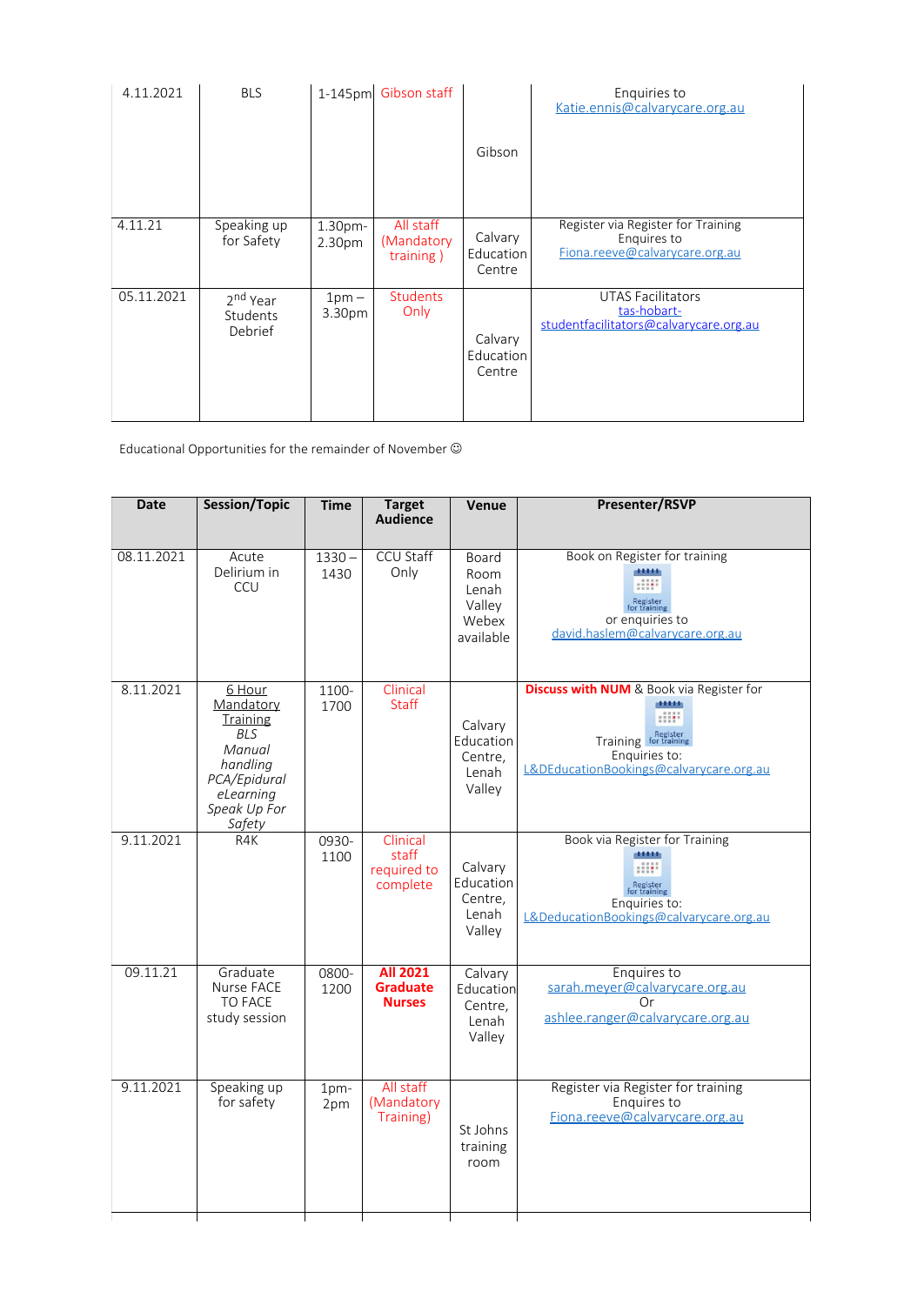| 09.11.21   | Graduate<br>Nurse<br>PRACTICAL<br>study session                               | 1300-<br>1700     | Graduate<br>Nurses $-$<br>ward based                                       | Calvary<br>Education<br>Centre,<br>Lenah<br>Valley     | Enquires to<br>sarah.meyer@calvarycare.org.au<br>Or<br>ashlee.ranger@calvarycare.org.au                                          |
|------------|-------------------------------------------------------------------------------|-------------------|----------------------------------------------------------------------------|--------------------------------------------------------|----------------------------------------------------------------------------------------------------------------------------------|
| 10.11.21   | Graduate<br>Nurse<br>PRACTICAL<br>study session                               | 0800-<br>1200     | Graduate<br>Nurse from<br>Theatre LV<br>and<br><b>Recovery St</b><br>Johns | Calvary<br>Education<br>Centre,<br>Lenah<br>Valley     | Enquires to<br>sarah.meyer@calvarycare.org.au<br>Or<br>ashlee.ranger@calvarycare.org.au                                          |
| 10.11.21   | <b>Heart Failure</b><br>Dr Sam<br>Lovibond                                    | 1300 -<br>1400    | All Staff                                                                  | Board<br>Room<br>Lenah<br>Valley<br>Webex<br>available | Book on Register for training<br>dititib.<br>Register<br>for training<br>or enquiries to<br>david.haslem@calvarycare.org.au      |
| 11.11.2021 | Checking<br>Temporary<br>Pacemaker<br>output and<br>Sensitivity<br>Thresholds | $1400 -$<br>1500  | CCU and<br><b>2NCT Staff</b>                                               | CCU                                                    | Book on Register for training<br>dititib.<br>Register<br>for training<br>or enquiries to<br>david.haslem@calvarycare.org.au      |
| 12.11.2021 | 2 <sup>nd</sup> Year<br>Students<br>Debrief                                   | $1pm -$<br>3.30pm | <b>Students</b><br>Only                                                    | Calvary<br>Education<br>Centre                         | <b>UTAS Facilitators</b><br>tas-hobart-<br>studentfacilitators@calvarycare.org.au                                                |
| 15.11.2021 | Hospital Wide<br>orientation                                                  | $8am -$<br>4.30pm | New staff<br>only                                                          | CEC                                                    | Via Belinda Benson<br>Belinda.benson@calvarycare.org.au                                                                          |
| 15.11.2021 | Atrial ECG's                                                                  | 1330 -<br>1430    | <b>CCU Staff</b><br>Only                                                   | CCU                                                    | Book on Register for training<br>44446<br>Register<br>for training<br>or enquiries to<br>david.haslem@calvarycare.org.au         |
| 16.11.2021 | R4K                                                                           | 0930-<br>1100     | Clinical<br>staff<br>required to<br>complete                               | Calvary<br>Education<br>Centre,<br>Lenah<br>Valley     | Book via Register for Training<br>dititi<br>Register<br>for training<br>Enquiries to:<br>L&DeducationBookings@calvarycare.org.au |
| 16.11.2021 | IV cannulation                                                                | 12.00-<br>2.00pm  | RN's only                                                                  | Calvary<br>Education<br>Centre                         | Bookings on Register for Training<br>or enquiries to<br>Alyson.coombe@calvarycare.org.au<br>Freda.anagnostis@calvarycare.org.au  |
| 16.11.2021 | Junctional<br>(Nodal)<br>Arrhythmias                                          | $1400 -$<br>1500  | Anyone                                                                     | Board<br>Room<br>Lenah                                 | Book on Register for training<br>11111<br><b>SILE</b>                                                                            |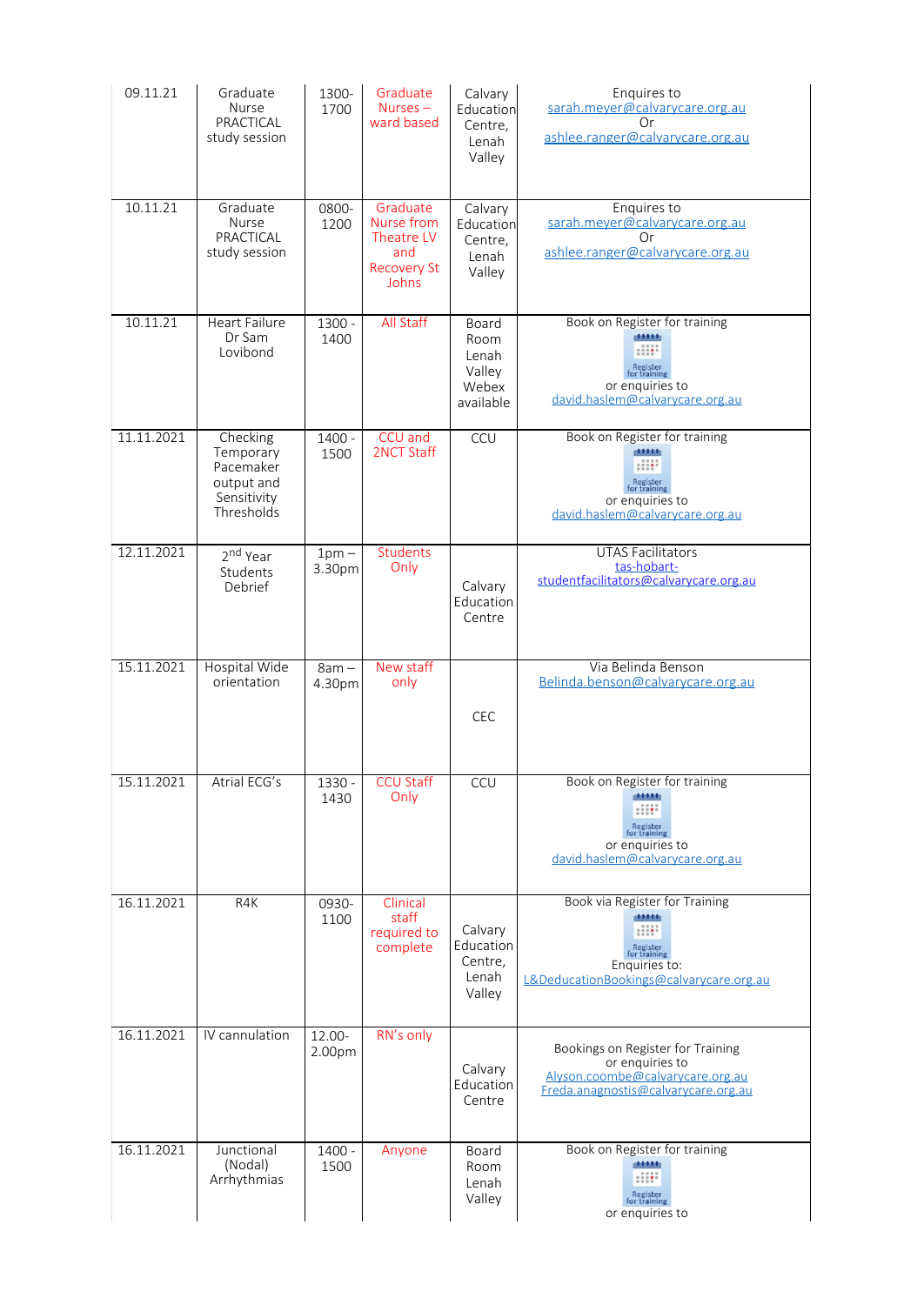|            |                                                                                                                                   |                   |                                              | Webex<br>available                                 | david.haslem@calvarycare.org.au                                                                                                          |
|------------|-----------------------------------------------------------------------------------------------------------------------------------|-------------------|----------------------------------------------|----------------------------------------------------|------------------------------------------------------------------------------------------------------------------------------------------|
| 17.11.2021 | <b>ALS</b>                                                                                                                        | 1000-<br>1300     | Clinical<br>staff<br>required to<br>complete | Calvary<br>Education<br>Centre                     | Book via Register for Training<br>dititi<br>: 1111<br>Register<br>for training<br>Enquiries to:<br>Katie.ennis@calvarycare.org.au        |
| 17.11.2021 | Mandatory<br>Reporting for<br>children (&<br>women in the<br>antenatal<br>period)                                                 | 2.15pm<br>2.45pm  | Anyone ©                                     | Calvary<br>Education<br>Centre                     | Book via register for training<br>Any questions contact Fiona Reeve<br>Fiona.reeve@calvarycare.org.au                                    |
| 18.11.2021 | Speaking up<br>for Safety                                                                                                         | 1.30pm-<br>2.30pm | All staff<br>(Mandatory<br>training)         | Calvary<br>Education<br>Centre                     | Register via Register for Training<br>Enquires to<br>Fiona.reeve@calvarycare.org.au                                                      |
| 19.11.2021 | 2 <sup>nd</sup> Year<br>Students<br>Debrief                                                                                       | $1pm -$<br>3.30pm | <b>Students</b><br>Only                      | Calvary<br>Education<br>Centre                     | <b>UTAS Facilitators</b><br>tas-hobart-<br>studentfacilitators@calvarycare.org.au                                                        |
| 22.11.2021 | 6 Hour<br>Mandatory<br><b>Training</b><br><b>BLS</b><br>Manual<br>handling<br>PCA/Epidural<br>eLearning<br>Speak Up For<br>Safety | 0930-<br>1530     | Clinical<br><b>Staff</b>                     | Calvary<br>Education<br>Centre,<br>Lenah<br>Valley | <b>Discuss with NUM</b> & Book via Register for<br>4444<br>Training Register<br>Enquiries to:<br>L&DEducationBookings@calvarycare.org.au |
| 24.11.2021 | Clinical skills<br>practical<br>education<br>$session -$<br>CVADs<br>devices,<br>clinical<br>deterioration                        | $9.30 -$<br>12.30 | Clinical<br>staff                            | Calvary<br>Education<br>Centre,<br>Lenah<br>Valley | Book via Register for Training<br>44444<br>HH:<br>Register<br>for training<br>Enquiries to:<br>L&DEducationBookings@calvarycare.org.au   |
| 23.11.2021 | ALS & Resus 4<br><u>kids</u>                                                                                                      | 0900-<br>1430     | <b>A&amp;E Staff</b>                         | Calvary<br>Education<br>Centre                     | Enquiries to:<br>Emily.Otten@calvarycare.org.au                                                                                          |
| 25.11.21   | Speaking up<br>for Safety                                                                                                         | 1.30pm-<br>2.30pm | All staff<br>(Mandatory<br>training)         | Calvary<br>Education<br>Centre                     | Register via Register for Training<br>Enquires to<br>Fiona.reeve@calvarycare.org.au                                                      |
| 26.11.2021 | Wound care<br>education<br>session - with<br>Belinda Free<br>$(NP - wound)$<br>care)                                              | $9.30 -$<br>12.30 | All staff                                    | Calvary<br>Education<br>centre                     | Book on register for training<br>or enquiries to<br>L&DEducationBookings@calvarycare.org.au                                              |
| 26.11.2021 | 2 <sup>nd</sup> Year<br>Students<br>Debrief                                                                                       | $1pm -$<br>3.30pm | Students<br>Only                             | Calvary<br>Education                               | <b>UTAS Facilitators</b><br>tas-hobart-<br>studentfacilitators@calvarycare.org.au                                                        |